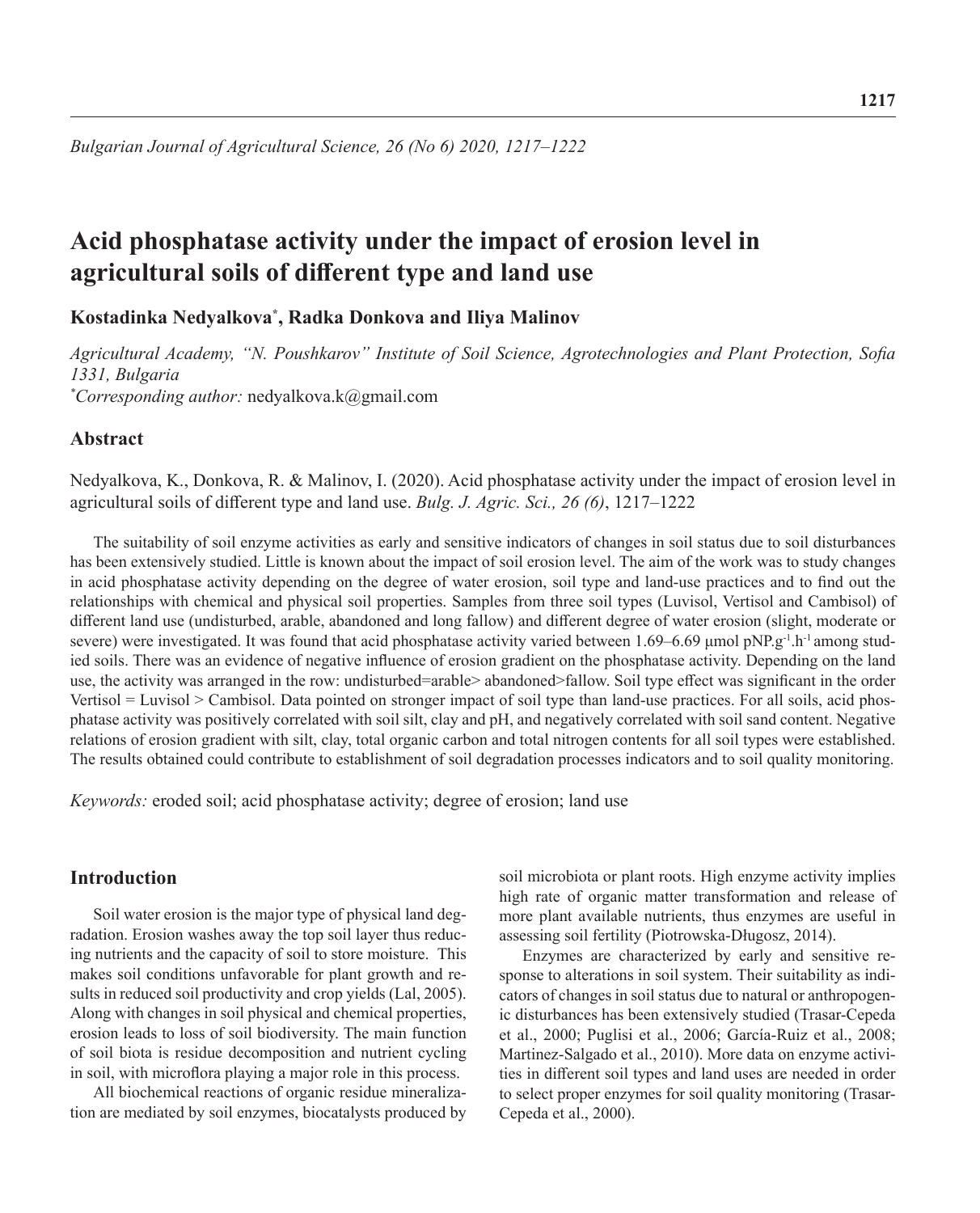In the present work, the activity of soil phosphatase enzyme which is involved in phosphorus mineralization and influences phosphorus availability to plants was studied. Acid phosphatase is a phosphoric monoester hydrolase that acts on ester bonds (Nannipieri et al., 2011). According to scientific reports, soil phosphatase is amongst the most studied enzymes in soil (Puglisi et al., 2006; Banerjee et al., 2012). The influence of many factors – soil properties, plant cover, amendments, management, pollutants, disturbance etc. has been widely studied (Speir & Ross, 2002).

 Little information is available about the effect of erosion level on soil enzyme activity. The aim of the work was to study (i) changes in acid phosphatase activity with increasing degree of water erosion, (ii) the influence of soil type and land-use practices and (iii) the relationships between phosphatase activity, chemical and physical soil properties.

# **Material and Methods**

#### *Soil sampling*

Eroded soils located in the vicinity of Sofia (Bulgaria) were investigated. Three soil types under different land use and degree of erosion (Stanev, 1979) were included in the study (Table 1).

The undisturbed Luvisols were situated near Souhodol village. The arable Luvisols were located in the North-West of Sofia near the town of Kostinbrod. The arable Vertisols were collected from the area near the town of Bankya. The abandoned arable Cambisols (former agricultural soils that had not been cultivated for 25 years), and Cambisols under 30 year-fallow were located near the village of Mirkovo.

|  |  |  |  | Table 1. Description of sampling sites |  |
|--|--|--|--|----------------------------------------|--|
|--|--|--|--|----------------------------------------|--|

The undisturbed, abandoned and fallow soils were covered by native grass vegetation, and the arable (conventional agriculture) soils were planted with cereal crops.

Samples from the top soil layer (0-20 cm) were collected in late spring (May). In each site, soil from three points was taken and then mixed to obtain a representative sample. The soil was stored in a refrigerator at 4°C. All samples were sieved through 2-mm mesh before analyzing.

#### *Soil analyses*

Total organic carbon (C) content was determined by the method of Tyurin (Arinushkina, 1975). Total nitrogen (N) was assessed by Kjeldahl's digestion procedure, and available phosphorus (P) content was measured by the method of Ivanov (1984). Soil moisture content was determined after sample drying at 105°C. Soil reaction (pH) was determined in 1:2.5 soil/water solution by potentiometer. Mineral particles content – sand (1.0-0.05 mm), silt (0.05-0.001 mm) and clay (<0.001 mm), were determined by wet sieving following the method of Kachinskiy (1958).

#### *Аcid phosphatase assay*

Acid phosphatase (EC 3.1.3.2) activity was measured indirectly using p-nitrophenilphosphate (pNPP) as a substrate. Like most enzyme assays, this one shows the potential activity of phosphatases in soil.

Before analysis the fine roots were removed from the sieved soil. Samples were processed according to the assay of Tabatabai & Bremner (1969). The absorbance of the colored filtrate was measured at 420 nm by spectrophotometer WPA-Lightwave II. Samples were analyzed in triplicates.

| Sample No      | Soil type | Land-use                | Degree of erosion | Vegetation      |  |
|----------------|-----------|-------------------------|-------------------|-----------------|--|
|                |           |                         | Slight            | Natural grasses |  |
| $\overline{2}$ | Luvisol   | Undisturbed<br>(Native) | Moderate          | Natural grasses |  |
| 3              |           |                         | Severe            | Natural grasses |  |
|                |           |                         |                   |                 |  |
| 4              | Luvisol   |                         | Non-eroded        | Sunflower       |  |
| 5              |           | Arable $(Lv)$           | Moderate          | Corn            |  |
|                |           |                         |                   |                 |  |
| 6              | Vertisol  |                         | Slight            | Wheat           |  |
| $\overline{7}$ |           | Arable (Vr)             | Moderate          | Wheat           |  |
|                |           |                         |                   |                 |  |
| 8              |           | Abandoned               | Non-eroded        | Natural grasses |  |
| 9              | Cambisol  | arable                  | Moderate          | Natural grasses |  |
| 10             |           | $(25 \text{ years})$    | Severe            | Natural grasses |  |
|                |           |                         |                   |                 |  |
| 11             | Cambisol  | Long fallow             | Moderate          | Natural grasses |  |
| 12             |           | $(30 \text{ years})$    | Severe            | Natural grasses |  |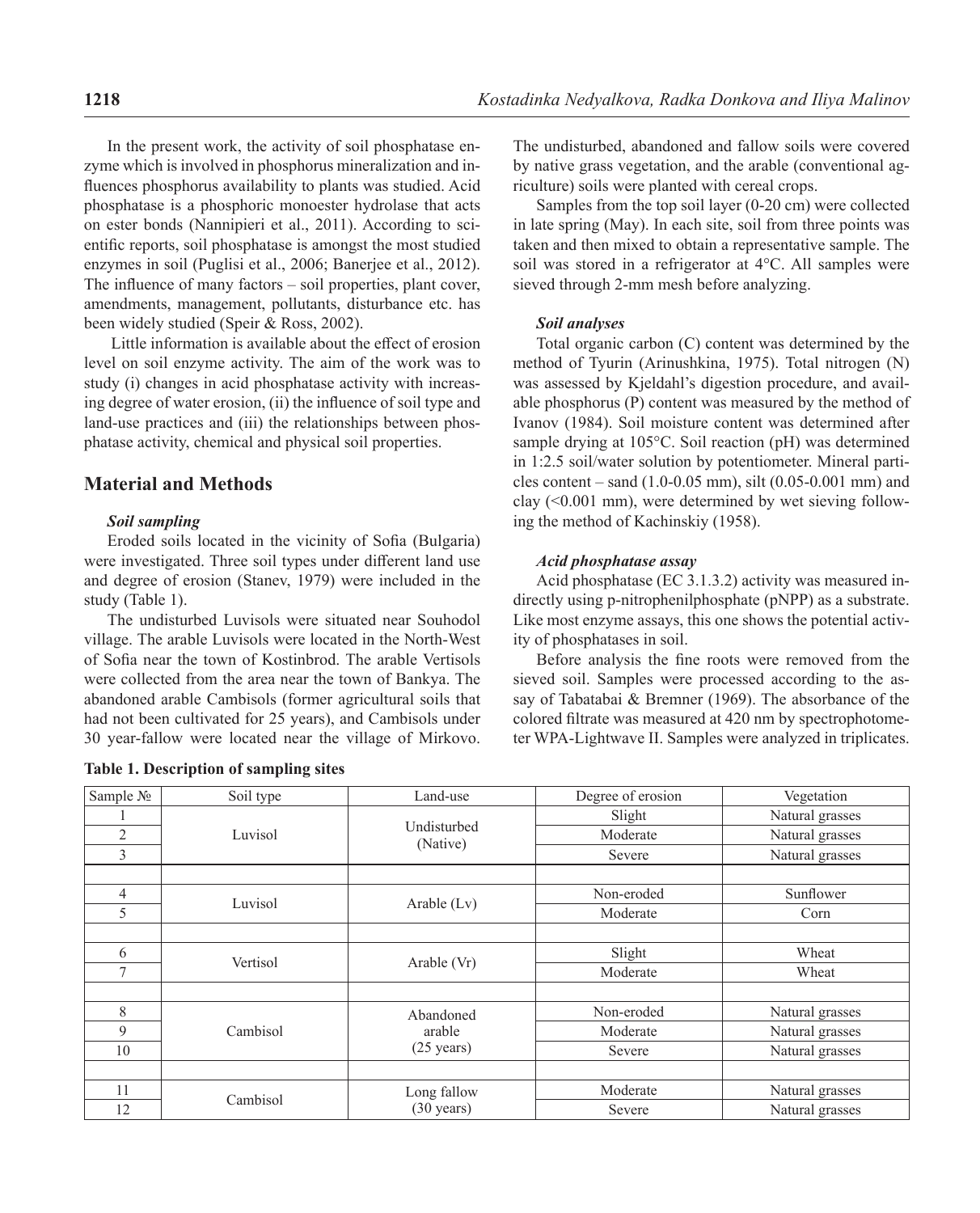Values are presented as  $\mu$ mol of the enzyme reaction product – p-nitrophenol (pNP) per gram of soil per 1 hour (μmol  $pNP.g^{-1}.h^{-1}$ ).



# **Fig. 1. Particle size distribution of Luvisols, Vertisols and Cambisols under different land use and degree of erosion: slightly eroded (Sl), moderately eroded (Md), severely eroded (Sv) and non-eroded (No)**

#### *Statistical analyses*

Multiple comparison between means was made by oneway ANOVA followed by LSD test at P<0.05 (SPSS Statistics 19). Soil type, land-use and degree of erosion effects on phosphatase activity were assessed by Welsh statistics with Games-Howell post hoc test. Pearson correlation coefficients were calculated to examine relationships between phosphatase activity and soil properties.

# **Results**

### *Erosion impact on soil physical and chemical properties*

Among studied soils, the Luvisols were characterized with clay loam texture and moderately acid reaction, the Vertisols had clay texture and slightly acid reaction, and the Cambisols had silt loam texture and very strongly acid reaction. In general, total organic carbon (TOC), total nitrogen (N) and available phosphorus (P) contents were low (Figure 1 and Figure 2).

Changes in soil physical and chemical properties due to different levels of erosion were established. Sand fractions increased with increasing the degree of soil erosion and, as a result, silt content decreased considerably in undisturbed and



Fig. 2. Total organic carbon (TOC), total nitrogen (N), available phosphorus (P<sub>2</sub>O<sub>5</sub>) contents and soil reaction (pH) **of Luvisols, Vertisols and Cambisols under different land use and degree of erosion: slightly eroded (Sl), moderately eroded (Md), severely eroded (Sv) and non-eroded (No)**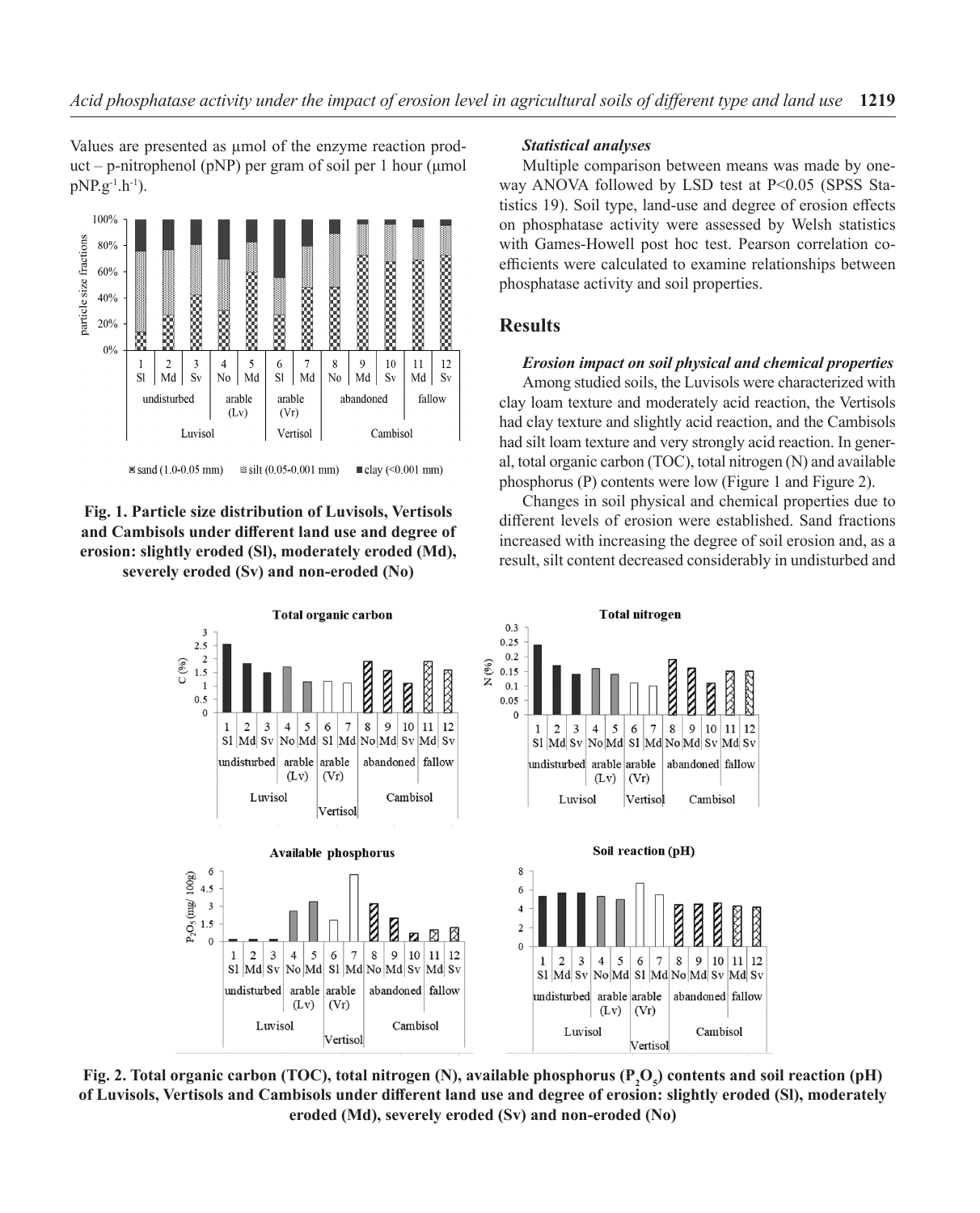abandoned soils, and clay content lowered notably in arable soils (Figure 1).

Total organic carbon and total nitrogen contents gradually decreased with increasing the degree of erosion in undisturbed and abandoned soils. In the arable and long fallow soils values lowered in higher degree eroded samples (Figure 2).

Available phosphorus content was too low in undisturbed soil irrespective of the degree of erosion. In arable and long fallow soils, higher phosphorus content was determined in higher eroded soils. In the abandoned soils phosphorus content decreased with increasing the degree of erosion (Figure 2). Soil reaction had little changes in undisturbed, abandoned and fallow soils depending on the degree of erosion. In higher eroded arable soils the reaction tended to decrease, notably in the arable Vertisol.

### *Erosion level, land-use and soil type effects on acid phosphatase activity*

Acid phosphatase activity decreased with increasing the degree of erosion within each land-use group, as demonstrated in Figure 3. The highest values were determined in the undisturbed soil  $(3.43-6.69 \text{ \mu mol pNP}.g^{-1}.h^{-1})$  and in the arable Vertisol (3.58-4.72  $\mu$ mol pNP.g<sup>-1</sup>.h<sup>-1</sup>). Values in the abandoned soil (2.51-3.67 µmol pNP.g<sup>-1</sup>.h<sup>-1</sup>) were lower. The lowest phosphatase activity was measured in the arable Luvisol (2.17-2.55  $\mu$ mol pNP.g<sup>-1</sup>.h<sup>-1</sup>) and in the long fallow soil  $(1.69-2.31 \mu \text{mol pNP}.g^{-1}.h^{-1}).$ 



**Fig. 3. Changes in acid phosphatase activity depending on degree of erosion, land use and soil type. Legend: slightly eroded (Sl), moderately eroded (Md), severely eroded (Sv) and non-eroded (No). Different letters above columns show significant differences between values at p < 0.05**

For all soils studied, acid phosphatase activity was significantly higher in the Vertisol and Luvisol comparing to the Cambisol. Depending on the land-use type, values were the highest in the undisturbed and arable soils, followed by the abandoned and fallow soils.

#### *Relationships between soil properties*

There were very close relationships between acid phosphatase activity and the parameters of undisturbed and abandoned soils. Although most of the correlation coefficients were not significant, clear positive relations of phosphatase activity with TOC, total N, silt and clay contents, and negative relations with pH, degree of erosion and sand content were evident (Table 2).

| Soil properties   | Phosphatase activity |                |  |  |  |
|-------------------|----------------------|----------------|--|--|--|
|                   | Undisturbed soil     | Abandoned soil |  |  |  |
| <b>TOC</b>        | 0.999*               | 0.917          |  |  |  |
| Total N           | 0.998*               | 0.896          |  |  |  |
| Avail. P          |                      | 0.943          |  |  |  |
| Sand              | $-0.977$             | $-0.924$       |  |  |  |
| Silt              | 0.987                | 0.901          |  |  |  |
| Clay              | 0.894                | 0.924          |  |  |  |
| pH                | $-0.938$             | $-0.950$       |  |  |  |
| Degree of erosion | $-0.986$             | $-0.992$       |  |  |  |

#### **Table 2. Relationships between acid phosphatase activity and soil properties in undisturbed and abandoned soils**

Correlation analysis for all soil groups showed highly positive relationships between acid phosphatase activity and soil silt content and positive correlation with the clay content and soil pH. The relation with the soil sand content was negative (Table 3).

Significant relationships between some soil parameters were found, as well. Soil TOC and total N contents were highly positively correlated between each other and positively correlated with the soil silt content. Clay content was in high positive relation with soil pH. Sand content was negatively correlated with silt and clay contents, and with soil pH. A negative trend in relationships between the degree of soil erosion and soil chemical and physical properties, except the sand content, was found.

### **Discussion**

Data obtained showed that water erosion caused marked reduction of fine soil particles and nutrients in the soils studied. The effect differed depending on the degree of erosion, soil and land-use types. In heavy textured soils (Vertisol)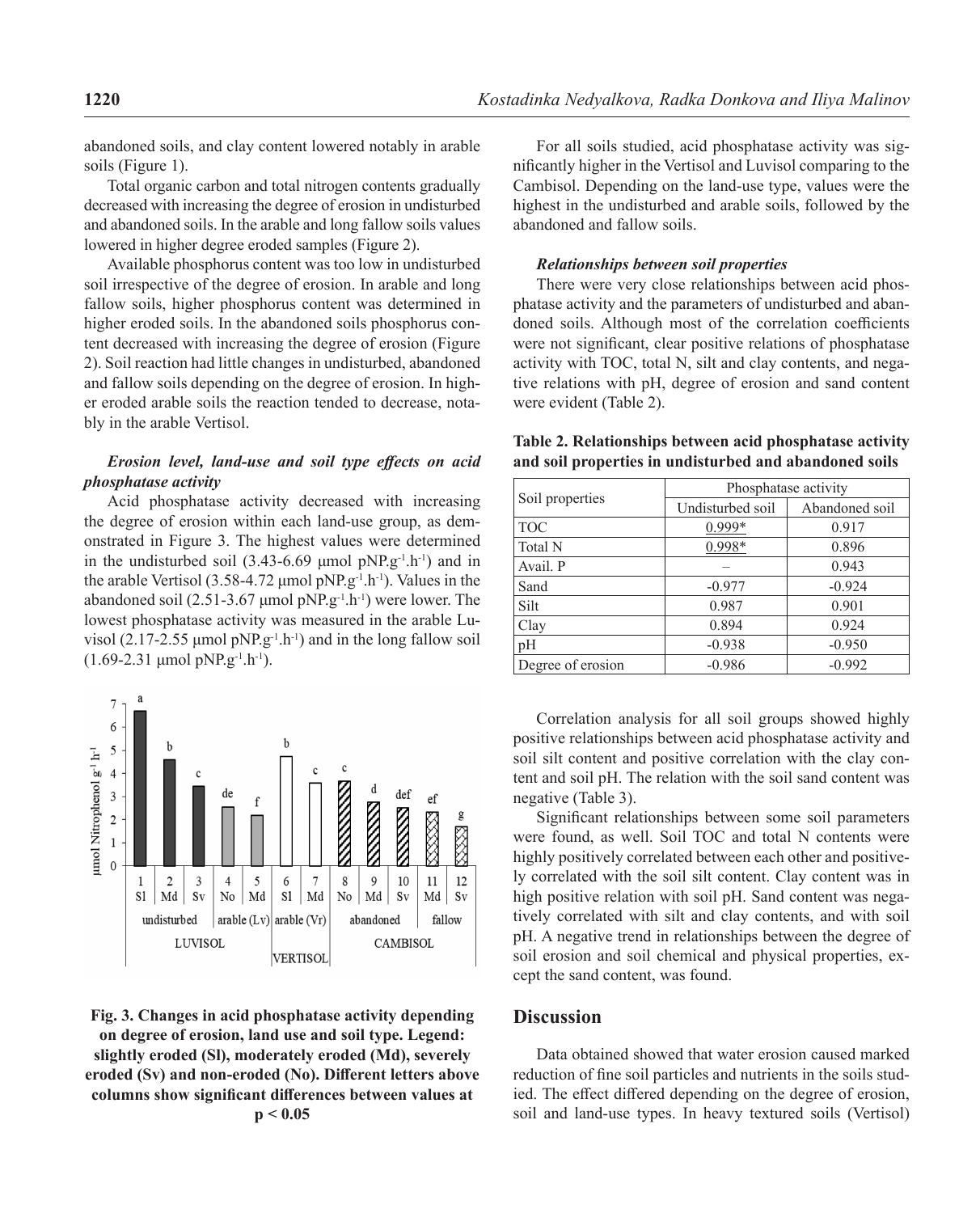| Soil properties | <b>TOC</b> | N         | P        | Sand      | Silt       | Clay       | pH         | DE       |
|-----------------|------------|-----------|----------|-----------|------------|------------|------------|----------|
| AP              | 0.487      | 0.502     | $-0.162$ | $-0.837*$ | $0.812**$  | $0.584*$   | $0.600*$   | $-0.373$ |
| <b>TOC</b>      |            | $0.942**$ | $-0.378$ | $-0.395$  | $0.707*$   | $-0.045$   | $-0.163$   | $-0.395$ |
|                 |            |           | $-0.363$ | $-0.387$  | $0.699*$   | $-0.047$   | $-0.218$   | $-0.434$ |
|                 |            |           |          | 0.093     | $-0.243$   | 0.088      | 0.014      | $-0.348$ |
| Sand            |            |           |          |           | $-0.827**$ | $-0.837**$ | $-0.763**$ | 0.546    |
| Silt            |            |           |          |           |            | 0.385      | 0.377      | $-0.414$ |
| Clay            |            |           |          |           |            |            | $0.888**$  | $-0.493$ |
| pH              |            |           |          |           |            |            |            | $-0.196$ |

**Table 3. Pearson correlation coefficients between soil parameters**

Legend: AP – acid phosphatase activity; TOC – total organic carbon; N – total nitrogen; P – available phosphorus; DE – Degree of erosion; \* – significant at  $p < 0.05$ ; \*\* – significant at  $p < 0.01$ 

clay fraction was mostly washed by water erosion, while in medium textured Luvisols and light textured Cambisols silt fraction was predominantly lost. Total organic carbon and total nitrogen contents decreased with erosion gradient. As known, water erosion commonly removes the light and fine soil fractions and worsens the soil structure. Another regular impact of water erosion is depletion of soil organic matter and nutrients (Lal, 2005).

Land-use effect on soil C, N and P contents was proved. Carbon and nitrogen concentrations were the highest in the undisturbed soil, followed by abandoned, fallow and arable soils. As shown by Kharitonov et al. (2004), erosion was more severe on ploughed lands than on those covered with long term vegetation. Available phosphorus was the highest in the arable and abandoned (former arable) soils, obviously due to fertilization. In the long fallow soil available P concentration was very low, and, as expected, it was extremely low in the undisturbed soil.

Acid phosphatase activity was definitely influenced by the degree of soil erosion, land use and soil type. It lowered with increasing the degree of erosion in each land-use group. Negative influence of erosion gradient on phosphatase activity in the undisturbed and abandoned soils was found. Similarly, Kharitonov et al. (2004) found that erosion significantly lowered humus and clay contents of mildly and moderately eroded Mollisols, and phosphatase activity showed a decreasing trend with the erosion severity.

The soil type highly influenced soil phosphatase activity which was well demonstrated by the two arable soils. As a whole, the activity decreased in the order Vertisol =Luvisol > Cambisol. The highest phosphatase activity in the arable Vertisol was most probably related to the slightly acid reaction and the highest clay content of this soil. It is known that 6.5 is the optimum pH for acid phosphatase activity and that clays form clay-enzyme complexes thus keeping extracellular enzymes in soils (Turner & Haygarth, 2005; Gispert et al., 2013).

Land-use effects were stronger within the soil types. Phosphatase activity decreased in the directions: undisturbed > arable in the Luvisol, and abandoned>fallow in the Cambisol. Higher phosphatase activity of undisturbed compared to arable eroded Luvisols was found in our previous study (Nedyalkova et al., 2013). Kobierski & Lemanowicz (2016) also demonstrated a land-use effect – acid and alkaline phosphatase values were higher in orchard than in arable eroded Luvisol.

For all soil types studied, the activity followed the order undisturbed=arable> abandoned>fallow. The high mean value of both arable soils was due to the influence of soil type and pointed that the soil had higher impact on phosphatase activity than the land-use type. Similar results were obtained in the study of Vinhal-Freitas et al. (2017). Within the same land-use type, enzyme activities (β-glucosidase, urease, phosphatase, arylsulphatase) were always higher in clayey soils than in sandy clay-loam soil.

Commonly, soil enzyme activities are related to soil properties (Turner & Haygarth, 2005; Park et al., 2014). In our study, acid phosphatase activity was positively correlated with soil silt, clay and pH, but negatively with soil sand content. Close relationships between erosion gradient and parameters of undisturbed and abandoned soils were established. For all soils studied, negative trend in relations between the degree of soil erosion and soil chemical and physical properties, except the sand content, was found.

## **Conclusion**

As a result of this study, negative relationship of acid phosphatase activity with increasing the degree of soil water erosion was proved for different soil types and agricultural land-use practices. The soil type impact on phosphatase activity was stronger than that of the land-use.

In general, phosphatase activity was highly influenced by soil chemical and physical properties. It was positively cor